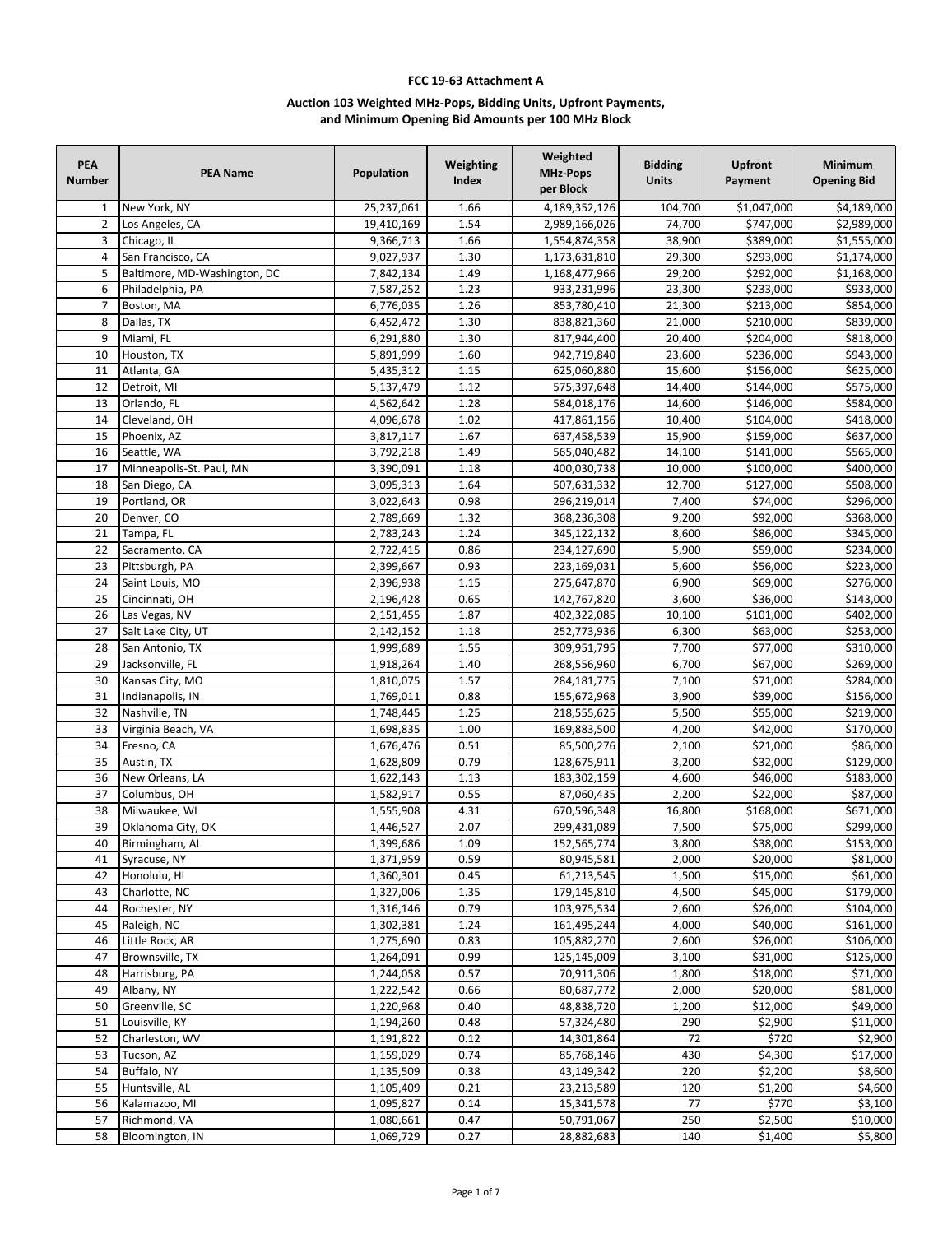| PEA<br><b>Number</b> | <b>PEA Name</b>                  | Population         | Weighting<br><b>Index</b> | Weighted<br><b>MHz-Pops</b><br>per Block | <b>Bidding</b><br><b>Units</b> | <b>Upfront</b><br>Payment | Minimum<br><b>Opening Bid</b> |
|----------------------|----------------------------------|--------------------|---------------------------|------------------------------------------|--------------------------------|---------------------------|-------------------------------|
| 59                   | Memphis, TN                      | 1,039,627          | 0.33                      | 34,307,691                               | 170                            | \$1,700                   | \$6,900                       |
| 60                   | Manchester, NH                   | 1,025,620          | 1.45                      | 148,714,900                              | 740                            | \$7,400                   | \$30,000                      |
| 61                   | Toledo, OH                       | 1,023,081          | 0.15                      | 15,346,215                               | 77                             | \$770                     | \$3,100                       |
| 62                   | Dayton, OH                       | 1,019,932          | 0.17                      | 17,338,844                               | 87                             | \$870                     | \$3,500                       |
| 63                   | Tulsa, OK                        | 969,078            | 2.20                      | 213,197,160                              | 1,100                          | \$11,000                  | \$43,000                      |
| 64                   | South Bend, IN                   | 954,029            | 0.27                      | 25,758,783                               | 130                            | \$1,300                   | 55,200                        |
| 65                   | Cape Coral, FL                   | 940,274            | 0.31                      | 29,148,494                               | 150                            | \$1,500                   | \$5,800                       |
| 66                   | Lansing, MI                      | 922,885            | 0.20                      | 18,457,700                               | 92                             | \$920                     | \$3,700                       |
| 67                   | Sarasota, FL                     | 897,121            | 0.26                      | 23,325,146                               | 120                            | \$1,200                   | \$4,700                       |
| 68                   | Grand Rapids, MI                 | 866,423            | 0.16                      | 13,862,768                               | 69                             | \$690                     | 52,800                        |
| 69                   | Springfield, MA                  | 861,286            | 0.33                      | 28,422,438                               | 140                            | \$1,400                   | \$5,700                       |
| 70                   | Eugene, OR                       | 859,318            | 0.65<br>1.71              | 55,855,670                               | 280<br>720                     | \$2,800                   | \$11,000<br>\$29,000          |
| 71<br>72             | Knoxville, TN<br>Tallahassee, FL | 837,142<br>801,642 | 0.32                      | 143,151,282<br>25,652,544                | 130                            | \$7,200<br>\$1,300        | \$5,100                       |
| 73                   | El Paso, TX                      | 800,647            | 0.48                      | 38,431,056                               | 190                            | \$1,900                   | \$7,700                       |
| 74                   | Chattanooga, TN                  | 797,154            | 0.19                      | 15,145,926                               | 76                             | \$760                     | 53,000                        |
| 75                   | Albuquerque, NM                  | 794,125            | 0.61                      | 48,441,625                               | 240                            | \$2,400                   | 59,700                        |
| 76                   | Reno, NV                         | 786,501            | 0.41                      | 32,246,541                               | 160                            | \$1,600                   | \$6,400                       |
| 77                   | Portland, ME                     | 784,594            | 0.58                      | 45,506,452                               | 230                            | \$2,300                   | \$9,100                       |
| 78                   | Greensboro, NC                   | 781,289            | 0.37                      | 28,907,693                               | 140                            | \$1,400                   | 55,800                        |
| 79                   | Hattiesburg, MS                  | 780,833            | 0.12                      | 9,369,996                                | 47                             | \$470                     | \$1,900                       |
| 80                   | Omaha, NE                        | 769,108            | 1.49                      | 114,597,092                              | 570                            | \$5,700                   | \$23,000                      |
| 81                   | Saginaw, MI                      | 767,362            | 0.19                      | 14,579,878                               | 73                             | \$730                     | \$2,900                       |
| 82                   | Baton Rouge, LA                  | 756,008            | 0.40                      | 30,240,320                               | 150                            | \$1,500                   | \$6,000                       |
| 83                   | Fort Wayne, IN                   | 748,680            | 0.23                      | 17,219,640                               | 86                             | \$860                     | \$3,400                       |
| 84                   | Mobile, AL                       | 724,956            | 0.19                      | 13,774,164                               | 69                             | \$690                     | \$2,800                       |
| 85                   | Charleston, SC                   | 703,499            | 0.34                      | 23,918,966                               | 120                            | \$1,200                   | \$4,800                       |
| 86                   | Frankfort, KY                    | 685,317            | 0.97                      | 66,475,749                               | 330                            | \$3,300                   | \$13,000                      |
| 87                   | Pensacola, FL                    | 684,856            | 0.20                      | 13,697,120                               | 68                             | \$680                     | \$2,700                       |
| 88                   | Frederick, MD                    | 678,674            | 0.58                      | 39,363,092                               | 200                            | \$2,000                   | \$7,900                       |
| 89                   | Columbia, SC                     | 646,895            | 0.93                      | 60,161,235                               | 300                            | \$3,000                   | \$12,000                      |
| 90                   | Jackson, MS                      | 646,279            | 0.35                      | 22,619,765                               | 110                            | \$1,100                   | \$4,500                       |
| 91                   | Colorado Springs, CO             | 645,613            | 0.40                      | 25,824,520                               | 130                            | \$1,300                   | 55,200                        |
| 92                   | Decatur, IL                      | 644,865            | 0.17                      | 10,962,705                               | 55                             | \$550                     | \$2,200                       |
| 93                   | Lafayette, LA                    | 638,768            | 0.11                      | 7,026,448                                | $\overline{35}$                | \$350                     | \$1,400                       |
| 94                   | Waco, TX                         | 638,395            | 0.27                      | 17,236,665                               | 86                             | \$860                     | \$3,400                       |
| 95                   | Bluefield, WV                    | 631,120            | 0.26                      | 16,409,120                               | 82                             | \$820                     | 53,300                        |
| 96                   | Richmond, KY                     | 620,049            | 1.05                      | 65,105,145                               | 330                            | \$3,300                   | \$13,000                      |
| 97                   | Mankato, MN                      | 617,663            | 0.19                      | 11,735,597                               | 59                             | \$590                     | \$2,300                       |
| 98                   | Johnson City, TN                 | 609,299            | 0.15                      | 9,139,485                                | 46                             | \$460                     | \$1,800                       |
| 99                   | Tupelo, MS                       | 599,462            | 0.18                      | 10,790,316                               | 54                             | \$540                     | \$2,200                       |
| 100                  | Greenville, NC                   | 571,905            | 0.55                      | 31,454,775                               | 160                            | \$1,600                   | \$6,300                       |
| 101                  | Wichita, KS                      | 564,245            | 0.10                      | 5,642,450                                | 25                             | \$250                     | \$1,000                       |
| 102                  | Grand Junction, CO               | 562,340            | 0.47                      | 26,429,980                               | 66                             | \$660                     | \$2,600                       |
| 103                  | Winchester, VA                   | 556,408            | 0.54                      | 30,046,032                               | 75                             | \$750                     | \$3,000                       |
| 104                  | Fort Collins, CO                 | 552,455            | 0.84                      | 46,406,220                               | 120<br>25                      | \$1,200                   | \$4,600                       |
| 105<br>106           | Augusta, GA<br>Zanesville, OH    | 552,150<br>548,017 | 0.12<br>0.10              | 6,625,800<br>5,480,170                   | 25                             | \$250<br>\$250            | \$1,000<br>\$1,000            |
| 107                  | Bangor, ME                       | 543,767            | 0.14                      | 7,612,738                                | 25                             | \$250                     | \$1,000                       |
| 108                  | Des Moines, IA                   | 543,000            | 0.76                      | 41,268,000                               | 100                            | \$1,000                   | \$4,100                       |
| 109                  | Rocky Mount, NC                  | 536,809            | 0.30                      | 16,104,270                               | 40                             | \$400                     | \$1,600                       |
| 110                  | Jackson, TN                      | 533,539            | 0.17                      | 9,070,163                                | 25                             | \$250                     | \$1,000                       |
| 111                  | Fayetteville, AR                 | 527,374            | 0.11                      | 5,801,114                                | 25                             | \$250                     | \$1,000                       |
| 112                  | Bowling Green, KY                | 526,621            | 0.90                      | 47,395,890                               | 120                            | \$1,200                   | \$4,700                       |
| 113                  | Erie, PA                         | 513,834            | 0.09                      | 4,624,506                                | 25                             | \$250                     | \$1,000                       |
| 114                  | Morgantown, WV                   | 512,830            | 0.79                      | 40,513,570                               | 100                            | \$1,000                   | \$4,100                       |
| 115                  | Asheville, NC                    | 512,200            | 0.52                      | 26,634,400                               | 67                             | \$670                     | \$2,700                       |
| 116                  | Rockford, IL                     | 509,762            | 0.32                      | 16,312,384                               | 41                             | \$410                     | \$1,600                       |
| 117                  | La Grange, GA                    | 501,771            | 0.46                      | 23,081,466                               | 58                             | \$580                     | \$2,300                       |
| 118                  | Richmond, IN                     | 496,850            | 0.15                      | 7,452,750                                | 25                             | \$250                     | \$1,000                       |
| 119                  | Yakima, WA                       | 496,571            | 0.41                      | 20,359,411                               | 51                             | \$510                     | \$2,000                       |
| 120                  | Shreveport, LA                   | 492,213            | 0.08                      | 3,937,704                                | 25                             | \$250                     | \$1,000                       |
| 121                  | Altoona, PA                      | 490,867            | 0.07                      | 3,436,069                                | 25                             | \$250                     | \$1,000                       |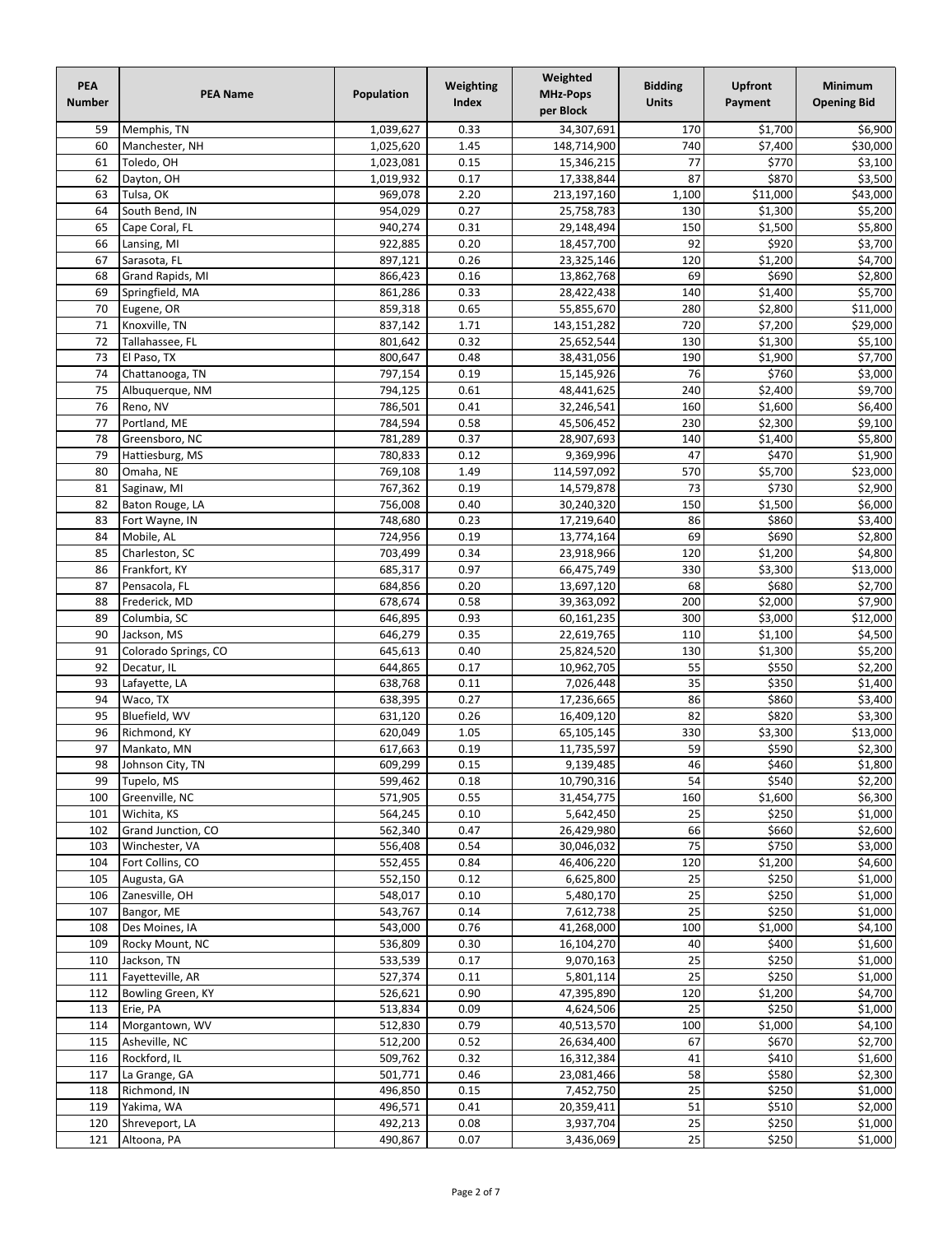| PEA<br><b>Number</b> | <b>PEA Name</b>             | Population         | Weighting<br>Index | Weighted<br><b>MHz-Pops</b><br>per Block | <b>Bidding</b><br><b>Units</b> | <b>Upfront</b><br>Payment | Minimum<br><b>Opening Bid</b> |
|----------------------|-----------------------------|--------------------|--------------------|------------------------------------------|--------------------------------|---------------------------|-------------------------------|
| 122                  | Madison, WI                 | 488,073            | 1.09               | 53,199,957                               | 130                            | \$1,300                   | \$5,300                       |
| 123                  | Mansfield, OH               | 486,730            | 0.09               | 4,380,570                                | 25                             | \$250                     | \$1,000                       |
| 124                  | Olympia, WA                 | 482,135            | 0.33               | 15,910,455                               | 40                             | \$400                     | \$1,600                       |
| 125                  | Alton, IL                   | 476,174            | 0.74               | 35,236,876                               | 88                             | \$880                     | \$3,500                       |
| 126                  | Casa Grande, AZ             | 475,024            | 0.18               | 8,550,432                                | 25                             | \$250                     | \$1,000                       |
| 127                  | Evansville, IN              | 474,251            | 0.11               | 5,216,761                                | 25                             | \$250                     | 51,000                        |
| 128                  | Macon, GA                   | 472,241            | 0.43               | 20,306,363                               | 51                             | \$510                     | \$2,000                       |
| 129                  | Springfield, IL             | 471,823            | 0.67               | 31,612,141                               | 79                             | \$790                     | \$3,200                       |
| 130                  | Spokane, WA                 | 471,221            | 0.17               | 8,010,757                                | 25                             | \$250                     | \$1,000                       |
| 131                  | Sanford, NC                 | 468,358            | 1.16               | 54,329,528                               | 140                            | \$1,400                   | \$5,400                       |
| 132                  | Corpus Christi, TX          | 467,429            | 0.09               | 4,206,861                                | 25                             | \$250                     | \$1,000                       |
| 133                  | Nacogdoches, TX             | 464,704            | 0.76<br>0.16       | 35,317,504                               | 88<br>25                       | \$880<br>\$250            | \$3,500                       |
| 134<br>135           | Newark, OH<br>Beaumont, TX  | 463,800<br>460,666 | 0.09               | 7,420,800<br>4,145,994                   | 25                             | \$250                     | \$1,000<br>\$1,000            |
| 136                  | Williamsport, PA            | 454,792            | 0.21               | 9,550,632                                | 25                             | \$250                     | 51,000                        |
| 137                  | Eau Claire, WI              | 452,434            | 0.26               | 11,763,284                               | $\overline{29}$                | \$290                     | 51,200                        |
| 138                  | Burlington, VT              | 452,191            | 0.15               | 6,782,865                                | 25                             | \$250                     | 51,000                        |
| 139                  | Hot Springs, AR             | 443,880            | 0.33               | 14,648,040                               | 37                             | \$370                     | \$1,500                       |
| 140                  | Fredericksburg, VA          | 438,705            | 0.21               | 9,212,805                                | 25                             | \$250                     | \$1,000                       |
| 141                  | Brainerd, MN                | 435,203            | 0.25               | 10,880,075                               | $\overline{27}$                | \$270                     | \$1,100                       |
| 142                  | Merced, CA                  | 430,256            | 0.17               | 7,314,352                                | 25                             | \$250                     | \$1,000                       |
| 143                  | Keene, NH                   | 427,275            | 0.60               | 25,636,500                               | 64                             | \$640                     | \$2,600                       |
| 144                  | Paris, TX                   | 423,195            | 0.41               | 17,350,995                               | 43                             | \$430                     | 51,700                        |
| 145                  | Columbia, TN                | 422,947            | 0.10               | 4,229,470                                | $\overline{25}$                | \$250                     | $\overline{$}1,000$           |
| 146                  | Wilmington, NC              | 420,413            | 1.22               | 51,290,386                               | 130                            | \$1,300                   | \$5,100                       |
| 147                  | Salisbury, MD               | 419,355            | 0.09               | 3,774,195                                | 25                             | \$250                     | \$1,000                       |
| 148                  | Bellingham, WA              | 412,316            | 0.14               | 5,772,424                                | 25                             | \$250                     | \$1,000                       |
| 149                  | Biloxi, MS                  | 411,066            | 0.13               | 5,343,858                                | 25                             | \$250                     | \$1,000                       |
| 150                  | Rolla, MO                   | 405,037            | 0.49               | 19,846,813                               | 50                             | \$500                     | \$2,000                       |
| 151                  | Winston-Salem, NC           | 398,071            | 0.95               | 37,816,745                               | 95                             | \$950                     | \$3,800                       |
| 152                  | Tyler, TX                   | 397,075            | 0.18               | 7,147,350                                | 25                             | \$250                     | 51,000                        |
| 153                  | Fond du Lac, WI             | 395,357            | 0.83               | 32,814,631                               | 82                             | \$820                     | \$3,300                       |
| 154                  | Myrtle Beach, SC            | 394,573            | 0.78               | 30,776,694                               | 77                             | \$770                     | \$3,100                       |
| 155                  | Appleton, WI                | 392,660            | 0.57               | 22,381,620                               | 56                             | \$560                     | \$2,200                       |
| 156                  | Boise City, ID              | 392,365            | 0.09               | 3,531,285                                | 25                             | \$250                     | \$1,000                       |
| 157                  | Yuma, AZ                    | 390,768            | 0.24               | 9,378,432                                | 25                             | \$250                     | \$1,000                       |
| 158                  | Helena, MT                  | 378,009            | 0.08               | 3,024,072                                | 25                             | \$250                     | $\overline{$}1,000$           |
| 159                  | Valdosta, GA                | 373,343            | 0.41               | 15,307,063                               | 38                             | \$380                     | \$1,500                       |
| 160                  | Victoria, TX                | 371,551            | 0.17               | 6,316,367                                | 25                             | \$250                     | $\overline{$}1,000$           |
| 161                  | Carbondale, IL              | 368,043            | 0.12               | 4,416,516                                | $\overline{25}$                | \$250                     | \$1,000                       |
| 162                  | Elizabethtown, KY           | 364,517            | 1.38               | 50,303,346                               | 130                            | \$1,300                   | \$5,000                       |
| 163                  | Davenport, IA               | 363,256            | 0.84               | 30,513,504                               | 76                             | \$760                     | \$3,100                       |
| 164                  | Montgomery, AL              | 363,237            | 0.10               | 3,632,370                                | 25                             | \$250                     | \$1,000                       |
| 165                  | Rome, GA                    | 362,053            | 0.60               | 21,723,180                               | 54                             | \$540                     | \$2,200                       |
| 166                  | Redding, CA                 | 361,652            | 0.72               | 26,038,944                               | 65                             | \$650                     | \$2,600                       |
| 167<br>168           | Harrisonburg, VA            | 360,886<br>360,552 | 0.57<br>0.28       | 20,570,502<br>10,095,456                 | 51<br>25                       | \$510<br>\$250            | \$2,100<br>\$1,000            |
| 169                  | Peoria, IL<br>Goldsboro, NC | 358,900            | 0.17               | 6,101,300                                | 25                             | \$250                     | \$1,000                       |
| 170                  | Dothan, AL                  | 358,396            | 0.09               | 3,225,564                                | 25                             | \$250                     | \$1,000                       |
| 171                  | Fort Smith, AR              | 356,101            | 1.11               | 39,527,211                               | 99                             | \$990                     | \$4,000                       |
| 172                  | Duluth, MN                  | 354,182            | 0.09               | 3,187,638                                | 25                             | \$250                     | \$1,000                       |
| 173                  | Blacksburg, VA              | 352,838            | 0.21               | 7,409,598                                | 25                             | \$250                     | \$1,000                       |
| 174                  | Springfield, MO             | 352,596            | 0.81               | 28,560,276                               | 71                             | \$710                     | \$2,900                       |
| 175                  | Southaven, MS               | 349,748            | 0.21               | 7,344,708                                | 25                             | \$250                     | \$1,000                       |
| 176                  | Ames, IA                    | 348,248            | 1.47               | 51,192,456                               | 130                            | \$1,300                   | \$5,100                       |
| 177                  | Savannah, GA                | 347,611            | 0.50               | 17,380,550                               | 43                             | \$430                     | \$1,700                       |
| 178                  | Sedalia, MO                 | 346,580            | 0.15               | 5,198,700                                | 25                             | \$250                     | \$1,000                       |
| 179                  | Burlington, IA              | 346,354            | 0.84               | 29,093,736                               | 73                             | \$730                     | \$2,900                       |
| 180                  | Flagstaff, AZ               | 345,454            | 0.42               | 14,509,068                               | 36                             | \$360                     | \$1,500                       |
| 181                  | Texarkana, TX               | 343,206            | 0.93               | 31,918,158                               | 80                             | \$800                     | \$3,200                       |
| 182                  | Cedar Rapids, IA            | 342,108            | 0.78               | 26,684,424                               | 67                             | \$670                     | \$2,700                       |
| 183                  | Columbia, MO                | 340,194            | 0.71               | 24,153,774                               | 60                             | \$600                     | \$2,400                       |
| 184                  | Ruston, LA                  | 338,416            | 0.07               | 2,368,912                                | 25                             | \$250                     | \$1,000                       |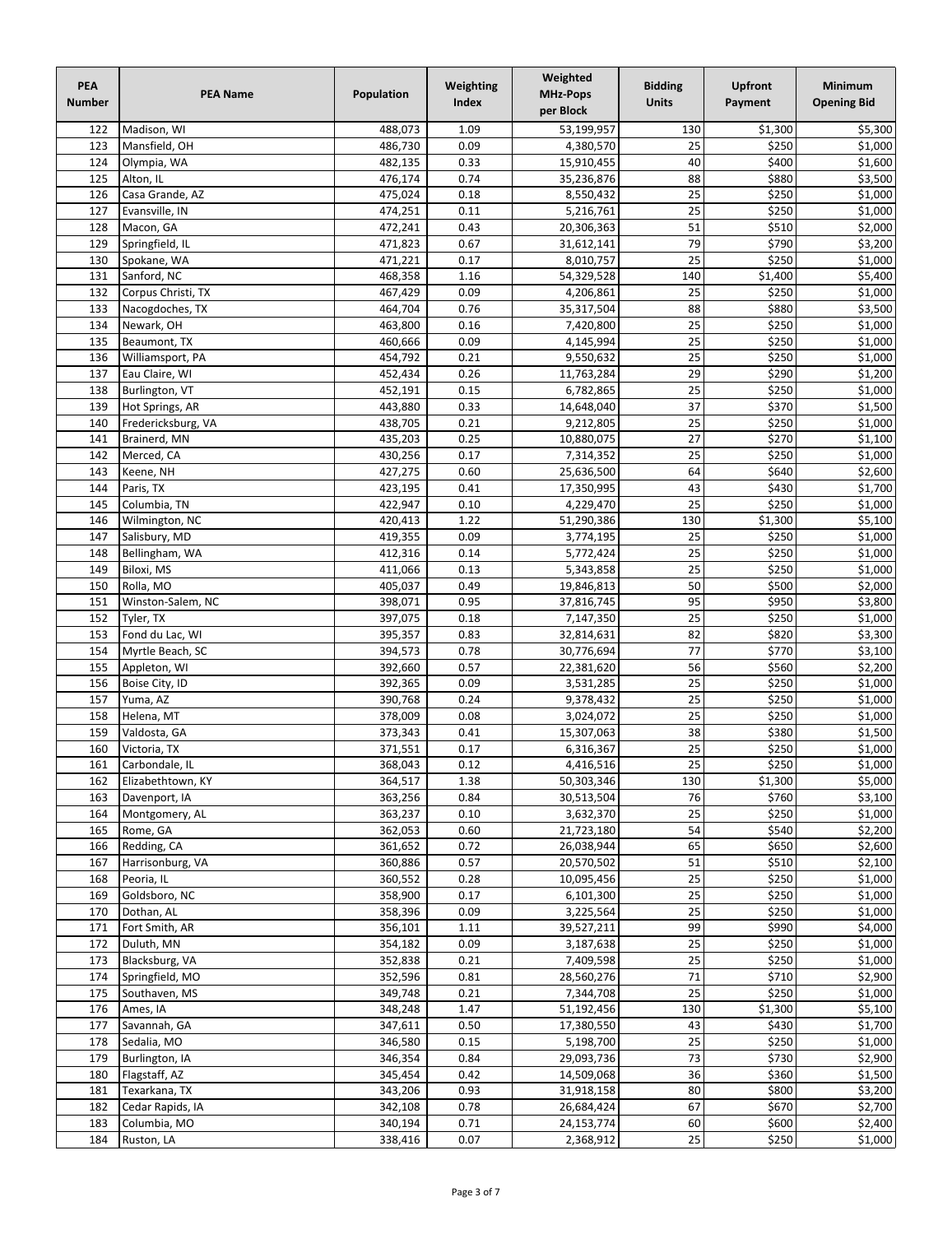| PEA<br><b>Number</b> | <b>PEA Name</b>                    | Population         | Weighting<br>Index | Weighted<br><b>MHz-Pops</b><br>per Block | <b>Bidding</b><br><b>Units</b> | <b>Upfront</b><br>Payment | <b>Minimum</b><br><b>Opening Bid</b> |
|----------------------|------------------------------------|--------------------|--------------------|------------------------------------------|--------------------------------|---------------------------|--------------------------------------|
| 185                  | Marquette, MI                      | 335,871            | 0.29               | 9,740,259                                | 25                             | \$250                     | \$1,000                              |
| 186                  | Rock Hill, SC                      | 335,865            | 0.18               | 6,045,570                                | 25                             | \$250                     | \$1,000                              |
| 187                  | Pocatello, ID                      | 328,567            | 0.07               | 2,299,969                                | 25                             | \$250                     | \$1,000                              |
| 188                  | Jamestown, NY                      | 325,075            | 0.06               | 1,950,450                                | 25                             | \$250                     | \$1,000                              |
| 189                  | Alexandria, LA                     | 324,637            | 0.08               | 2,597,096                                | 25                             | \$250                     | \$1,000                              |
| 190                  | Bozeman, MT                        | 324,077            | 0.16               | 5,185,232                                | 25                             | \$250                     | 51,000                               |
| 191                  | Petersburg, VA                     | 321,175            | 0.08               | 2,569,400                                | 25                             | \$250                     | \$1,000                              |
| 192                  | Fayetteville, NC                   | 319,431            | 0.12               | 3,833,172                                | 25                             | \$250                     | 51,000                               |
| 193                  | Saint Joseph, MO                   | 318,414            | 0.12               | 3,820,968                                | 25                             | \$250                     | \$1,000                              |
| 194                  | State College, PA                  | 317,863            | 0.15               | 4,767,945                                | 25<br>25                       | \$250                     | $\frac{1}{51,000}$                   |
| 195<br>196           | Lewiston, ID<br>Cape Girardeau, MO | 317,751<br>315,713 | 0.06<br>0.12       | 1,906,506<br>3,788,556                   | 25                             | \$250<br>\$250            | \$1,000<br>\$1,000                   |
| 197                  | Wheeling, WV                       | 312,837            | 0.07               | 2,189,859                                | 25                             | \$250                     | \$1,000                              |
| 198                  | Jonesboro, AR                      | 311,312            | 0.03               | 933,936                                  | 25                             | \$250                     | \$1,000                              |
| 199                  | Dalton, GA                         | 310,645            | 0.72               | 22,366,440                               | 56                             | \$560                     | \$2,200                              |
| 200                  | Danville, VA                       | 310,385            | 0.29               | 9,001,165                                | $\overline{25}$                | \$250                     | $\frac{1}{51,000}$                   |
| 201                  | Eagle Pass, TX                     | 304,111            | 0.52               | 15,813,772                               | 40                             | \$400                     | 51,600                               |
| 202                  | Columbus, GA                       | 303,722            | 0.42               | 12,756,324                               | 32                             | \$320                     | \$1,300                              |
| 203                  | Traverse City, MI                  | 303,041            | 0.20               | 6,060,820                                | 25                             | \$250                     | \$1,000                              |
| 204                  | Owensboro, KY                      | 301,206            | 0.10               | 3,012,060                                | 25                             | \$250                     | $\overline{$}1,000$                  |
| 205                  | Douglas City, CA                   | 300,915            | 1.01               | 30,392,415                               | 76                             | \$760                     | \$3,000                              |
| 206                  | Wenatchee, WA                      | 300,767            | 0.08               | 2,406,136                                | 25                             | \$250                     | \$1,000                              |
| 207                  | Brunswick, GA                      | 298,749            | 0.47               | 14,041,203                               | 35                             | \$350                     | \$1,400                              |
| 208                  | Salisbury, NC                      | 297,865            | 0.47               | 13,999,655                               | $\overline{35}$                | \$350                     | 51,400                               |
| 209                  | Green Bay, WI                      | 296,366            | 0.31               | 9,187,346                                | 25                             | \$250                     | $\frac{1}{51,000}$                   |
| 210                  | Binghamton, NY                     | 295,081            | 0.07               | 2,065,567                                | 25                             | \$250                     | \$1,000                              |
| 211                  | Ardmore, OK                        | 291,829            | 1.95               | 56,906,655                               | 140                            | \$1,400                   | \$5,700                              |
| 212                  | Anchorage, AK                      | 291,826            | 0.31               | 9,046,606                                | 25                             | \$250                     | \$1,000                              |
| 213                  | Bend, OR                           | 289,034            | 0.37               | 10,694,258                               | 27                             | \$270                     | \$1,100                              |
| 214                  | Lincoln, NE                        | 285,407            | 2.77               | 79,057,739                               | 200                            | \$2,000                   | \$7,900                              |
| 215                  | Hickory, NC                        | 282,468            | 0.10               | 2,824,680                                | 25                             | \$250                     | 51,000                               |
| 216                  | Joplin, MO                         | 280,505            | 0.23               | 6,451,615                                | $\overline{25}$                | \$250                     | \$1,000                              |
| 217                  | Lubbock, TX                        | 278,831            | 0.09               | 2,509,479                                | 25                             | \$250                     | 51,000                               |
| 218                  | Wausau, WI                         | 278,831            | 0.26               | 7,249,606                                | 25                             | \$250                     | \$1,000                              |
| 219                  | Mason City, IA                     | 277,029            | 0.65               | 18,006,885                               | 45                             | \$450                     | \$1,800                              |
| 220                  | Odessa, TX                         | 274,002            | 0.11               | 3,014,022                                | 25                             | \$250                     | \$1,000<br>$\overline{$}1,000$       |
| 221<br>222           | Laredo, TX<br>Morristown, TN       | 269,622            | 0.17               | 4,583,574                                | 25<br>25                       | \$250<br>\$250            | \$1,000                              |
| 223                  | Dubuque, IA                        | 268,978<br>264,752 | 0.29<br>0.79       | 7,800,362<br>20,915,408                  | 52                             | \$520                     | \$2,100                              |
|                      | 224 $De$ Kalb, IL                  | 257,786            | 0.39               | 10,053,654                               | $\overline{25}$                | \$250                     | \$1,000                              |
| 225                  | La Crosse, WI                      | 257,376            | 0.24               | 6,177,024                                | 25                             | \$250                     | \$1,000                              |
| 226                  | Lima, OH                           | 256,337            | 0.08               | 2,050,696                                | 25                             | \$250                     | \$1,000                              |
| 227                  | Watertown, NY                      | 255,260            | 0.05               | 1,276,300                                | 25                             | \$250                     | \$1,000                              |
| 228                  | Roanoke, VA                        | 252,548            | 0.25               | 6,313,700                                | 25                             | \$250                     | \$1,000                              |
| 229                  | Saint George, UT                   | 252,481            | 0.20               | 5,049,620                                | 25                             | \$250                     | \$1,000                              |
| 230                  | Lumberton, NC                      | 252,467            | 0.37               | 9,341,279                                | 25                             | \$250                     | \$1,000                              |
| 231                  | Fremont, NE                        | 249,287            | 0.99               | 24,679,413                               | 62                             | \$620                     | \$2,500                              |
| 232                  | Topeka, KS                         | 245,402            | 0.36               | 8,834,472                                | 25                             | \$250                     | \$1,000                              |
| 233                  | Shelby, NC                         | 244,153            | 0.09               | 2,197,377                                | 25                             | \$250                     | \$1,000                              |
| 234                  | Lexington, NC                      | 242,524            | 0.53               | 12,853,772                               | 32                             | \$320                     | \$1,300                              |
| 235                  | Amarillo, TX                       | 241,798            | 0.11               | 2,659,778                                | $\overline{25}$                | \$250                     | \$1,000                              |
| 236                  | Grand Island, NE                   | 240,913            | 0.21               | 5,059,173                                | 25                             | \$250                     | \$1,000                              |
| 237                  | Hinesville, GA                     | 240,344            | 0.60               | 14,420,640                               | 36                             | \$360                     | \$1,400                              |
| 238                  | Florence, SC                       | 239,989            | 0.39               | 9,359,571                                | 25                             | \$250                     | \$1,000                              |
| 239                  | Kannapolis, NC                     | 238,596            | 0.51               | 12,168,396                               | 30                             | \$300                     | \$1,200                              |
| 240                  | Charlottesville, VA                | 234,712            | 0.38               | 8,919,056                                | 25                             | \$250                     | \$1,000                              |
| 241                  | Dublin, GA                         | 233,302            | 0.52               | 12,131,704                               | 30                             | \$300                     | \$1,200                              |
| 242                  | Lake Charles, LA                   | 231,201            | 0.11               | 2,543,211                                | 25                             | \$250                     | \$1,000                              |
| 243                  | Paducah, KY                        | 230,924            | 0.16               | 3,694,784                                | 25                             | \$250                     | \$1,000                              |
| 244                  | Manhattan, KS                      | 230,920            | 1.34               | 30,943,280                               | 77                             | \$770                     | \$3,100                              |
| 245                  | West Plains, MO                    | 229,798            | 0.15               | 3,446,970                                | 25                             | \$250                     | \$1,000                              |
| 246                  | Auburn, AL                         | 228,786            | 0.09               | 2,059,074                                | 25                             | \$250                     | \$1,000                              |
| 247                  | Nampa, ID                          | 227,487            | 0.06               | 1,364,922                                | 25                             | \$250                     | \$1,000                              |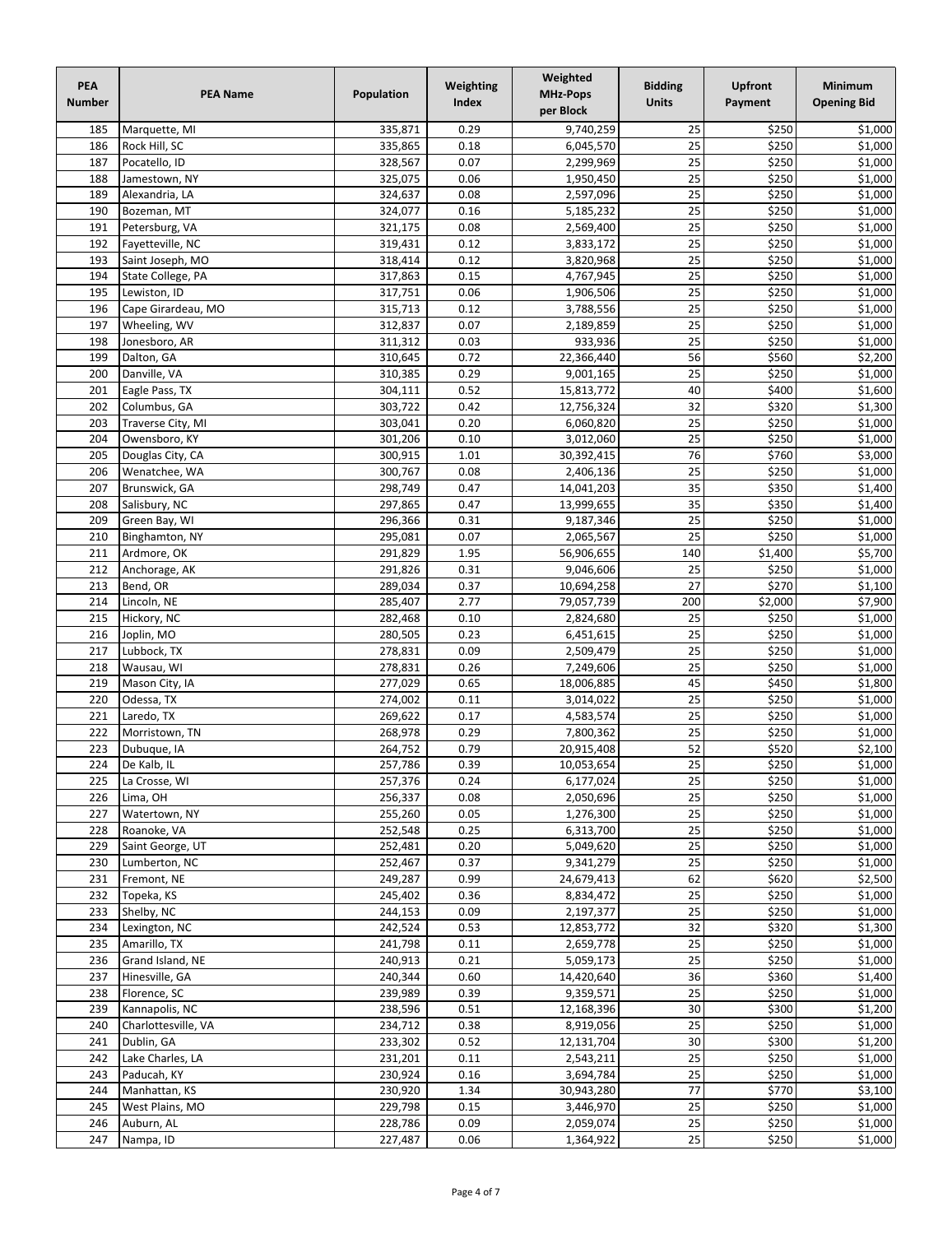| PEA<br><b>Number</b> | <b>PEA Name</b>                | Population         | Weighting<br><b>Index</b> | Weighted<br><b>MHz-Pops</b><br>per Block | <b>Bidding</b><br><b>Units</b> | <b>Upfront</b><br>Payment | <b>Minimum</b><br><b>Opening Bid</b> |
|----------------------|--------------------------------|--------------------|---------------------------|------------------------------------------|--------------------------------|---------------------------|--------------------------------------|
| 248                  | Sumter, SC                     | 223,344            | 0.46                      | 10,273,824                               | 26                             | \$260                     | \$1,000                              |
| 249                  | Bryan, TX                      | 221,455            | 0.14                      | 3,100,370                                | 25                             | \$250                     | \$1,000                              |
| 250                  | Las Cruces, NM                 | 221,221            | 0.97                      | 21,458,437                               | 54                             | \$540                     | \$2,100                              |
| 251                  | Salina, KS                     | 219,945            | 2.20                      | 48,387,900                               | 120                            | \$1,200                   | \$4,800                              |
| 252                  | Sioux City, IA                 | 218,063            | 0.63                      | 13,737,969                               | 34                             | \$340                     | \$1,400                              |
| 253                  | Baraboo, WI                    | 216,417            | 0.26                      | 5,626,842                                | 25                             | \$250                     | 51,000                               |
| 254                  | Merrill, WI                    | 216,161            | 0.18                      | 3,890,898                                | 25                             | \$250                     | 51,000                               |
| 255                  | Greenville, MS                 | 214,872            | 0.11                      | 2,363,592                                | 25                             | \$250                     | 51,000                               |
| 256                  | Lynchburg, VA                  | 213,977            | 0.14                      | 2,995,678                                | 25                             | \$250                     | \$1,000                              |
| 257                  | Cheyenne, WY                   | 213,445            | 0.57                      | 12,166,365                               | 30                             | \$300                     | 51,200                               |
| 258                  | Cullman, AL                    | 210,229            | 0.11                      | 2,312,519                                | 25                             | \$250                     | \$1,000                              |
| 259                  | Roswell, NM                    | 209,606            | 0.52                      | 10,899,512                               | 27                             | \$270                     | \$1,100                              |
| 260                  | Alpena, MI                     | 208,861            | 0.27                      | 5,639,247                                | 25                             | \$250                     | \$1,000                              |
| 261                  | Fargo, ND                      | 208,777            | 0.06                      | 1,252,662                                | 25                             | \$250                     | \$1,000                              |
| 262                  | Hilton Head Island, SC         | 208,100            | 0.17                      | 3,537,700                                | 25                             | \$250                     | 51,000                               |
| 263                  | Santa Fe, NM                   | 201,081            | 0.27                      | 5,429,187                                | $\overline{25}$                | \$250                     | $\frac{1}{51,000}$                   |
| 264                  | Kodiak, AK                     | 200,813            | 0.23                      | 4,618,699                                | 25                             | \$250                     | 51,000                               |
| 265                  | Winona, MN                     | 197,462            | 0.09                      | 1,777,158                                | 25                             | \$250                     | \$1,000                              |
| 266<br>267           | Lenoir, NC                     | 197,430            | 0.07                      | 1,382,010<br>21,467,441                  | 25<br>54                       | \$250<br>\$540            | \$1,000<br>$\overline{$}2,100$       |
| 268                  | Sheboygan, WI<br>Clinton, IA   | 196,949<br>196,679 | 1.09<br>0.75              | 14,750,925                               | 37                             | \$370                     | $\overline{$}1,500$                  |
| 269                  | Racine, WI                     | 195,408            | 0.29                      | 5,666,832                                | 25                             | \$250                     | \$1,000                              |
| 270                  | Ottawa, IL                     | 193,858            | 0.21                      | 4,071,018                                | 25                             | \$250                     | \$1,000                              |
| 271                  | Elmira, NY                     | 193,433            | 0.06                      | 1,160,598                                | $\overline{25}$                | \$250                     | \$1,000                              |
| 272                  | Brownwood, TX                  | 192,692            | 0.63                      | 12,139,596                               | 30                             | \$300                     | \$1,200                              |
| 273                  | Bloomington, IL                | 186,133            | 0.22                      | 4,094,926                                | 25                             | \$250                     | \$1,000                              |
| 274                  | Twin Falls, ID                 | 185,790            | 0.06                      | 1,114,740                                | 25                             | \$250                     | \$1,000                              |
| 275                  | Corsicana, TX                  | 184,725            | 0.54                      | 9,975,150                                | 25                             | \$250                     | \$1,000                              |
| 276                  | Rapid City, SD                 | 183,639            | 0.13                      | 2,387,307                                | 25                             | \$250                     | \$1,000                              |
| 277                  | Hutchinson, KS                 | 183,101            | 1.84                      | 33,690,584                               | 84                             | \$840                     | \$3,400                              |
| 278                  | Bartlesville, OK               | 179,889            | 0.55                      | 9,893,895                                | $\overline{25}$                | \$250                     | $\overline{$}1,000$                  |
| 279                  | Logan, UT                      | 179,703            | 0.12                      | 2,156,436                                | $\overline{25}$                | \$250                     | \$1,000                              |
| 280                  | Garden City, KS                | 177,150            | 0.48                      | 8,503,200                                | 25                             | \$250                     | 51,000                               |
| 281                  | Muskogee, OK                   | 177,148            | 2.08                      | 36,846,784                               | 92                             | \$920                     | \$3,700                              |
| 282                  | Galesburg, IL                  | 173,607            | 0.33                      | 5,729,031                                | 25                             | \$250                     | \$1,000                              |
| 283                  | Plattsburgh, NY                | 173,097            | 0.05                      | 865,485                                  | $\overline{25}$                | \$250                     | \$1,000                              |
| 284                  | Greenwood, SC                  | 171,848            | 0.06                      | 1,031,088                                | 25                             | \$250                     | $\overline{$}1,000$                  |
| 285                  | Gallup, NM                     | 170,223            | 0.42                      | 7,149,366                                | 25                             | \$250                     | \$1,000                              |
| 286                  | Sioux Falls, SD                | 169,468            | 0.37                      | 6,270,316                                | 25                             | \$250                     | $\overline{$}1,000$                  |
| 287                  | Kenosha, WI                    | 166,426            | 0.42                      | 6,989,892                                | $\overline{25}$                | \$250                     | \$1,000                              |
| 288                  | Abilene, TX                    | 165,252            | 0.09                      | 1,487,268                                | 25                             | \$250                     | \$1,000                              |
| 289                  | Price, UT                      | 164,900            | 0.59                      | 9,729,100                                | 25                             | \$250                     | \$1,000                              |
| 290                  | Watertown, SD                  | 163,741            | 0.27                      | 4,421,007                                | 25                             | \$250                     | \$1,000                              |
| 291                  | Rockingham, NC                 | 162,684<br>159,063 | 0.48                      | 7,808,832<br>1,590,630                   | 25<br>25                       | \$250<br>\$250            | \$1,000<br>\$1,000                   |
| 292<br>293           | Pueblo, CO<br>Lawrenceburg, TN | 158,283            | 0.10                      | 1,582,830                                | 25                             | \$250                     | \$1,000                              |
| 294                  | Waterloo, IA                   | 155,366            | 0.10<br>0.24              | 3,728,784                                | 25                             | \$250                     | \$1,000                              |
| 295                  | Stillwater, OK                 | 152,050            | 1.17                      | 17,789,850                               | 44                             | \$440                     | \$1,800                              |
| 296                  | Pottsville, PA                 | 148,289            | 0.17                      | 2,520,913                                | 25                             | \$250                     | \$1,000                              |
| 297                  | Pendleton, OR                  | 146,709            | 0.86                      | 12,616,974                               | 32                             | \$320                     | \$1,300                              |
| 298                  | Fairbanks, AK                  | 145,928            | 0.10                      | 1,459,280                                | 25                             | \$250                     | \$1,000                              |
| 299                  | Kirksville, MO                 | 144,847            | 0.25                      | 3,621,175                                | 25                             | \$250                     | \$1,000                              |
| 300                  | Selma, AL                      | 144,376            | 0.08                      | 1,155,008                                | 25                             | \$250                     | \$1,000                              |
| 301                  | Rochester, MN                  | 144,248            | 0.11                      | 1,586,728                                | 25                             | \$250                     | \$1,000                              |
| 302                  | Enid, OK                       | 143,731            | 0.24                      | 3,449,544                                | $\overline{25}$                | \$250                     | \$1,000                              |
| 303                  | Great Falls, MT                | 143,015            | 0.07                      | 1,001,105                                | 25                             | \$250                     | \$1,000                              |
| 304                  | Mount Airy, NC                 | 143,013            | 0.82                      | 11,727,066                               | 29                             | \$290                     | \$1,200                              |
| 305                  | Altus, OK                      | 142,644            | 0.95                      | 13,551,180                               | 34                             | \$340                     | \$1,400                              |
| 306                  | Wichita Falls, TX              | 142,252            | 0.42                      | 5,974,584                                | 25                             | \$250                     | \$1,000                              |
| 307                  | Yankton, SD                    | 141,973            | 0.15                      | 2,129,595                                | 25                             | \$250                     | \$1,000                              |
| 308                  | Americus, GA                   | 138,886            | 0.27                      | 3,749,922                                | 25                             | \$250                     | \$1,000                              |
| 309                  | Elizabeth City, NC             | 137,035            | 0.31                      | 4,248,085                                | 25                             | \$250                     | \$1,000                              |
| 310                  | Farmington, MO                 | 133,395            | 0.12                      | 1,600,740                                | $\overline{25}$                | \$250                     | \$1,000                              |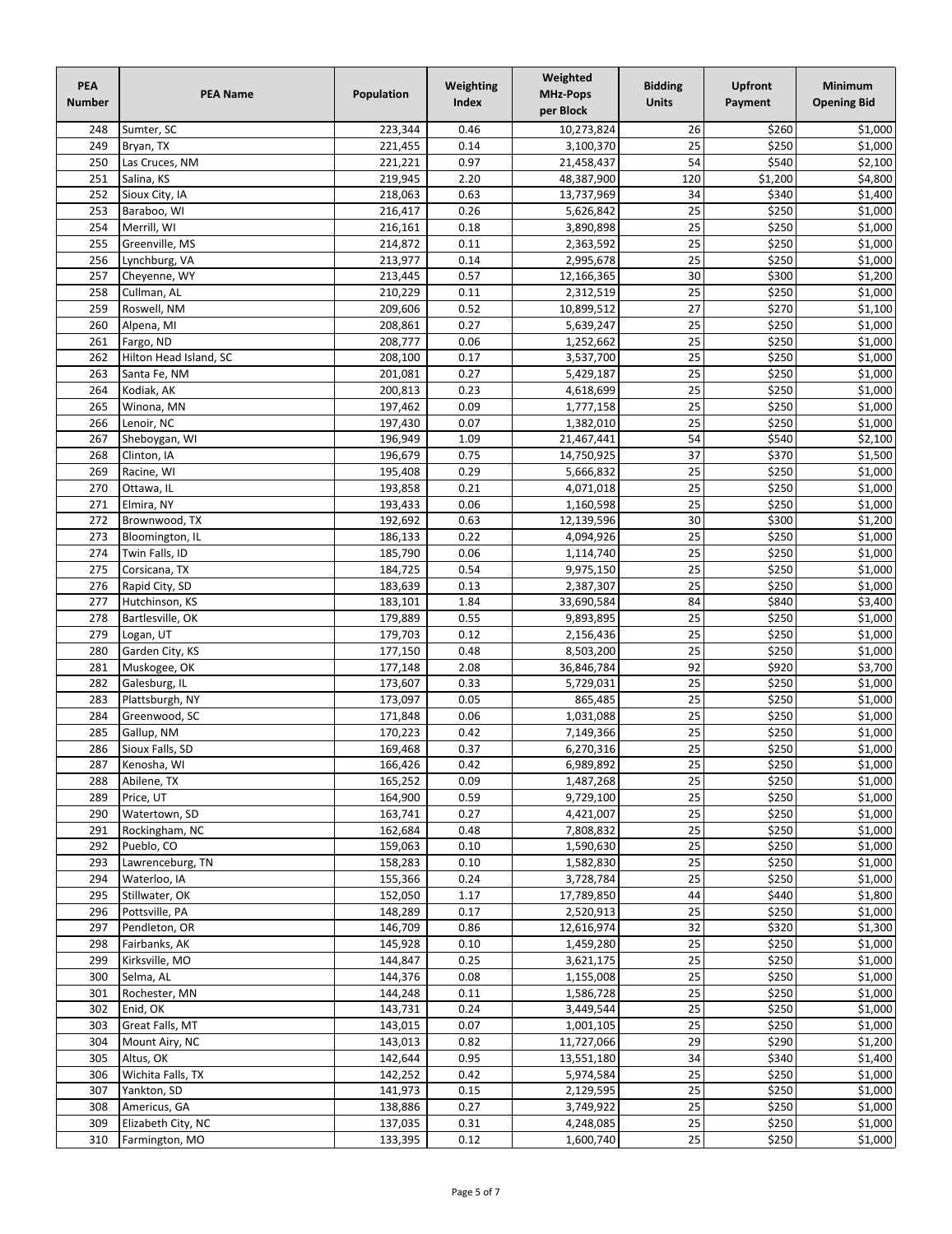| PEA<br><b>Number</b> | <b>PEA Name</b>                  | Population         | Weighting<br>Index | Weighted<br><b>MHz-Pops</b><br>per Block | <b>Bidding</b><br><b>Units</b> | <b>Upfront</b><br>Payment | Minimum<br><b>Opening Bid</b> |
|----------------------|----------------------------------|--------------------|--------------------|------------------------------------------|--------------------------------|---------------------------|-------------------------------|
| 311                  | Trinidad, CO                     | 132,721            | 0.24               | 3,185,304                                | 25                             | \$250                     | \$1,000                       |
| 312                  | Farmington, NM                   | 130,044            | 0.53               | 6,892,332                                | 25                             | \$250                     | 51,000                        |
| 313                  | Lockhart, TX                     | 128,849            | 0.18               | 2,319,282                                | 25                             | \$250                     | \$1,000                       |
| 314                  | Jacksonville, TX                 | 127,971            | 0.16               | 2,047,536                                | 25                             | \$250                     | \$1,000                       |
| 315                  | Sheridan, WY                     | 127,963            | 0.16               | 2,047,408                                | 25                             | \$250                     | \$1,000                       |
| 316<br>317           | Rock Springs, WY<br>Beatrice, NE | 125,434            | 3.32               | 41,644,088                               | 100<br>33                      | \$1,000<br>\$330          | \$4,200<br>51,300             |
| 318                  | Thief River Falls, MN            | 124,932<br>124,110 | 1.05<br>0.04       | 13,117,860<br>496,440                    | $\overline{25}$                | \$250                     | $\frac{1}{51,000}$            |
| 319                  | Albany, GA                       | 122,863            | 0.09               | 1,105,767                                | 25                             | \$250                     | 51,000                        |
| 320                  | San Angelo, TX                   | 119,412            | 0.18               | 2,149,416                                | 25                             | \$250                     | \$1,000                       |
| 321                  | Batesville, IN                   | 118,693            | 0.12               | 1,424,316                                | 25                             | \$250                     | \$1,000                       |
| 322                  | Minot, ND                        | 116,439            | 0.11               | 1,280,829                                | $\overline{25}$                | \$250                     | $\overline{$}1,000$           |
| 323                  | Socorro, NM                      | 114,543            | 0.92               | 10,537,956                               | 26                             | \$260                     | \$1,100                       |
| 324                  | Honesdale, PA                    | 110,191            | 0.22               | 2,424,202                                | 25                             | \$250                     | \$1,000                       |
| 325                  | Bismarck, ND                     | 108,779            | 0.07               | 761,453                                  | 25                             | \$250                     | \$1,000                       |
| 326                  | Fergus Falls, MN                 | 108,648            | 0.05               | 543,240                                  | $\overline{25}$                | \$250                     | $\overline{$}1,000$           |
| 327                  | Orangeburg, SC                   | 107,676            | 0.06               | 646,056                                  | 25                             | \$250                     | 51,000                        |
| 328                  | Winslow, AZ                      | 107,449            | 0.78               | 8,381,022                                | 25                             | \$250                     | \$1,000                       |
| 329<br>330           | Kingsville, TX<br>Olney, IL      | 104,558<br>102,976 | 0.05<br>0.03       | 522,790<br>308,928                       | 25<br>25                       | \$250<br>\$250            | \$1,000<br>\$1,000            |
| 331                  | Plainview, TX                    | 102,732            | 0.79               | 8,115,828                                | 25                             | \$250                     | $\overline{$}1,000$           |
| 332                  | Bennettsville, SC                | 102,615            | 0.79               | 8,106,585                                | 25                             | \$250                     | \$1,000                       |
| 333                  | Sidney, OH                       | 102,382            | 0.07               | 716,674                                  | 25                             | \$250                     | \$1,000                       |
| 334                  | Pampa, TX                        | 100,685            | 0.34               | 3,423,290                                | $\overline{25}$                | \$250                     | \$1,000                       |
| 335                  | Natchitoches, LA                 | 99,546             | 0.06               | 597,276                                  | 25                             | \$250                     | \$1,000                       |
| 336                  | Grand Forks, ND                  | 98,461             | 0.07               | 689,227                                  | $\overline{25}$                | \$250                     | \$1,000                       |
| 337                  | Mineral Wells, TX                | 95,311             | 0.94               | 8,959,234                                | $\overline{25}$                | \$250                     | \$1,000                       |
| 338                  | Durango, CO                      | 91,716             | 0.28               | 2,568,048                                | 25                             | \$250                     | \$1,000                       |
| 339                  | Scottsbluff, NE                  | 91,571             | 0.10               | 915,710                                  | 25                             | \$250                     | \$1,000                       |
| 340                  | Clovis, NM                       | 84,529             | 0.08               | 676,232                                  | 25                             | \$250                     | \$1,000                       |
| 341                  | Alamogordo, NM                   | 84,294             | 1.08               | 9,103,752                                | 25                             | \$250                     | 51,000                        |
| 342                  | Mitchell, SD                     | 83,465             | 0.42               | 3,505,530                                | 25                             | \$250                     | 51,000                        |
| 343                  | Pecos, TX                        | 82,332             | 0.08               | 658,656                                  | 25                             | \$250                     | \$1,000                       |
| 344<br>345           | Clanton, AL<br>Newberry, SC      | 82,318<br>81,339   | 0.11<br>0.07       | 905,498<br>569,373                       | 25<br>25                       | \$250<br>\$250            | \$1,000<br>\$1,000            |
| 346                  | Franklin, NC                     | 80,814             | 0.36               | 2,909,304                                | 25                             | \$250                     | \$1,000                       |
| 347                  | New Roads, LA                    | 79,775             | 0.09               | 717,975                                  | 25                             | \$250                     | $\overline{$}1,000$           |
| 348                  | Aberdeen, SD                     | 79,541             | 0.47               | 3,738,427                                | 25                             | \$250                     | \$1,000                       |
| 349                  | Marion, NC                       | 78,393             | 0.42               | 3,292,506                                | 25                             | \$250                     | $\overline{$}1,000$           |
| 350                  | Forrest City, AR                 | 78,309             | 0.17               | 1,331,253                                | 25                             | \$250                     | \$1,000                       |
| 351                  | Dickinson, ND                    | 78,183             | 0.06               | 469,098                                  | 25                             | \$250                     | 51,000                        |
| 352                  | Gonzales, TX                     | 77,549             | 0.15               | 1,163,235                                | 25                             | \$250                     | \$1,000                       |
| 353                  | Watseka, IL                      | 77,440             | 0.21               | 1,626,240                                | $\overline{25}$                | \$250                     | \$1,000                       |
| 354                  | New London, WI                   | 76,906             | 0.94               | 7,229,164                                | 25                             | \$250                     | \$1,000                       |
| 355                  | Casper, WY                       | 75,450             | 0.28               | 2,112,600                                | 25                             | \$250                     | \$1,000                       |
| 356                  | Colville, WA                     | 74,653             | 0.05               | 373,265                                  | 25                             | \$250                     | \$1,000                       |
| 357<br>358           | Espanola, NM<br>Marble Falls, TX | 73,183<br>72,548   | 0.69<br>0.17       | 5,049,627<br>1,233,316                   | 25<br>25                       | \$250<br>\$250            | \$1,000<br>\$1,000            |
| 359                  | Sterling, CO                     | 72,175             | 0.68               | 4,907,900                                | 25                             | \$250                     | \$1,000                       |
| 360                  | Juneau, AK                       | 71,664             | 0.08               | 573,312                                  | 25                             | \$250                     | \$1,000                       |
| 361                  | Richfield, UT                    | 71,373             | 0.98               | 6,994,554                                | 25                             | \$250                     | \$1,000                       |
| 362                  | Payette, ID                      | 70,406             | 0.08               | 563,248                                  | 25                             | \$250                     | \$1,000                       |
| 363                  | Big Spring, TX                   | 70,297             | 0.43               | 3,022,771                                | 25                             | \$250                     | \$1,000                       |
| 364                  | Butte, MT                        | 69,762             | 0.08               | 558,096                                  | 25                             | \$250                     | \$1,000                       |
| 365                  | Vernon, TX                       | 69,603             | 0.87               | 6,055,461                                | 25                             | \$250                     | \$1,000                       |
| 366                  | Pullman, WA                      | 68,665             | 0.10               | 686,650                                  | 25                             | \$250                     | \$1,000                       |
| 367                  | Moberly, MO                      | 66,156             | 1.92               | 12,701,952                               | 32                             | \$320                     | \$1,300                       |
| 368                  | Concordia, KS                    | 65,577             | 0.54               | 3,541,158                                | 25                             | \$250                     | \$1,000                       |
| 369                  | Red Oak, IA                      | 65,203             | 2.31               | 15,061,893                               | $\overline{38}$                | \$380                     | \$1,500                       |
| 370                  | Washington, IA                   | 64,135             | 1.52               | 9,748,520                                | 25                             | \$250                     | \$1,000                       |
| 371<br>372           | Wytheville, VA                   | 62,965             | 0.45               | 2,833,425                                | 25<br>25                       | \$250                     | \$1,000                       |
| 373                  | Colby, KS<br>Walla Walla, WA     | 62,951<br>62,859   | 0.57<br>0.07       | 3,588,207<br>440,013                     | $\overline{25}$                | \$250<br>\$250            | \$1,000<br>\$1,000            |
|                      |                                  |                    |                    |                                          |                                |                           |                               |